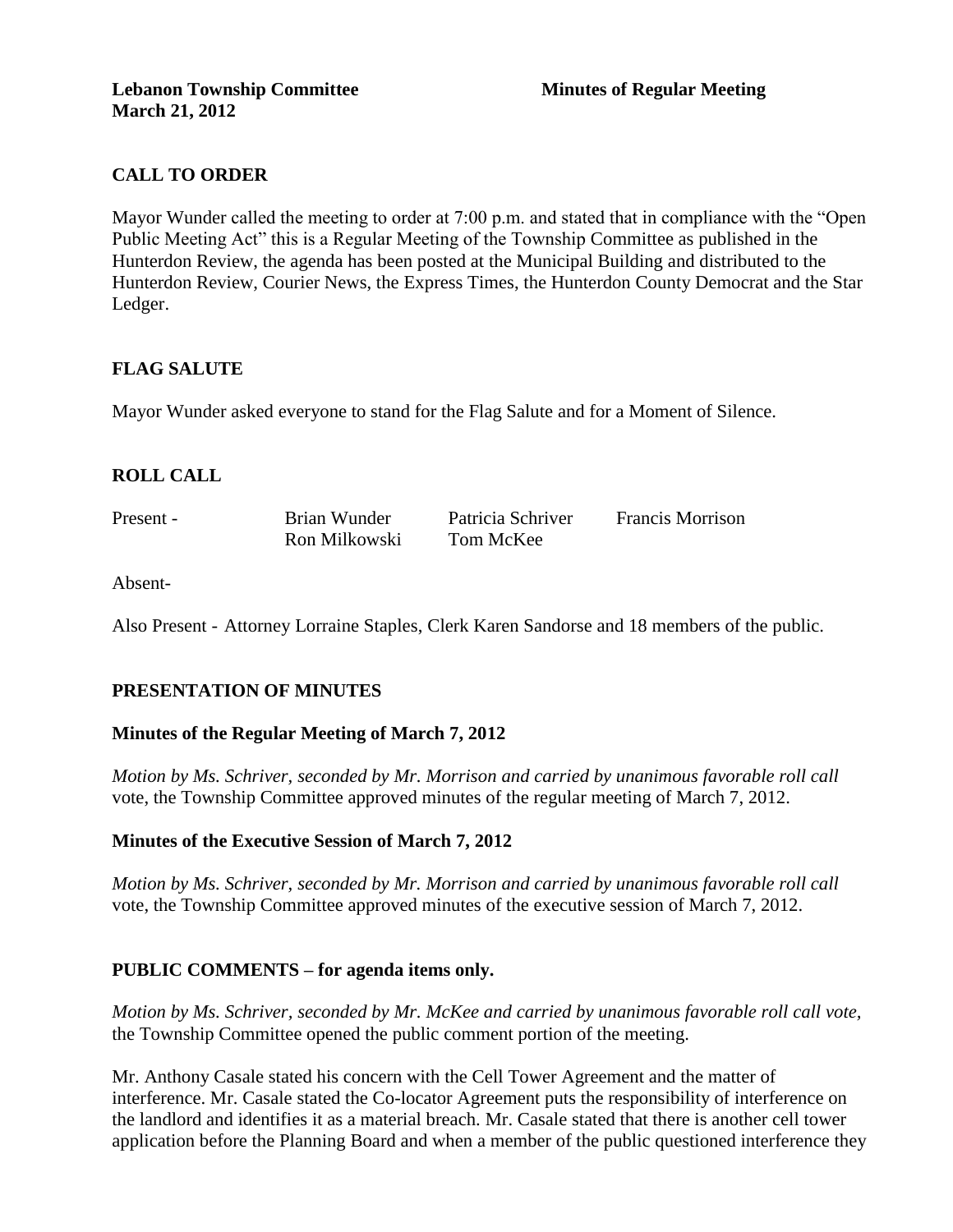LTCM 03/21/2012 Page 2 of 8

were informed by the cell companies attorney that it is an FCC requirement that the Cell operator is responsible for interference. Mr. Casale questioned why interference, in the Township lease drafts, is putting any responsibility on the Township and not on Cellco.

Mr. Gene Slowinski of Raritan River Road informed the Committee that his house was wiped out in Hurricane Irene. Mr. Slowinski thanked Warren Gabriel, Steve Risse and others for their efforts during this very difficult time. Mr. Slowinski stated that during a storm you really find out what your hazards are. They had an oil tank move and propane tanks were floating. Mr. Slowinski stated that due to this they approached the gas company to see if they can get a natural gas line to run from the Columbia Trail to Raritan River Road. The gas company stated that they would at a cost of \$100,000.00. Mr. Slowinski asked the Committee to send a letter to the gas company stating that having a natural gas line in that area would be hazard mitigation.

Mr. EJ Skidmore of Buffalo Hollow Road stated his concerns with the Township Committee moving forward with the proposed drainage work on Maple Lane. Mr. Skidmore feels that being a part of this project may be a liability to the Township. Mr. Skidmore reviewed the meeting minutes and noted that it does not appear that it has been determined to be a Township problem. Mr. Skidmore stated that if the Township does for one it will have to do this for all. Mr. Skidmore stated that the Committee really needs to determine if this is a Township matter. Mayor Wunder stated that he is also worried about setting a precedent. He did not feel that the Committee was in complete favor of the project until the residents agreed to contribute toward it. Mr. Skidmore suggested sending an authoritative figure out to determine the source of the problem. Mr. Skidmore asked the Committee to reconsider their position on the matter.

*Motion by Ms. Schriver, seconded by Mr. Morrison and carried by unanimous favorable roll call*  vote, the Township Committee closed the public comment portion of the meeting.

# **RESOLUTION**

# **Resolution No. 30-2012 – Maple Lane –Trimmer Road Drainage**

*Motion by Mr. Milkowski, seconded by Mr. Morrison and carried by unanimous favorable roll call*  vote, the Township Committee held Resolution No. 30-2012 to a later meeting.

Mayor Wunder, Mr. Gabriel and the Township Engineer are to evaluate the site and make a determination on the source of the problem.

#### **OLD BUSINESS**

#### **Cell Tower**

Attorney Staples informed the Committee that Verizon has ordered the generator and they are looking forward to resolving the amendments to the Lease Agreement. Verizon currently has a form of amendment for consideration. The main language, which is being reviewed, has to do with liability and indemnity as the Township will maintain the generator but does not want liability if there should be a problem. Clarification needs to be made as to the kind of maintenance the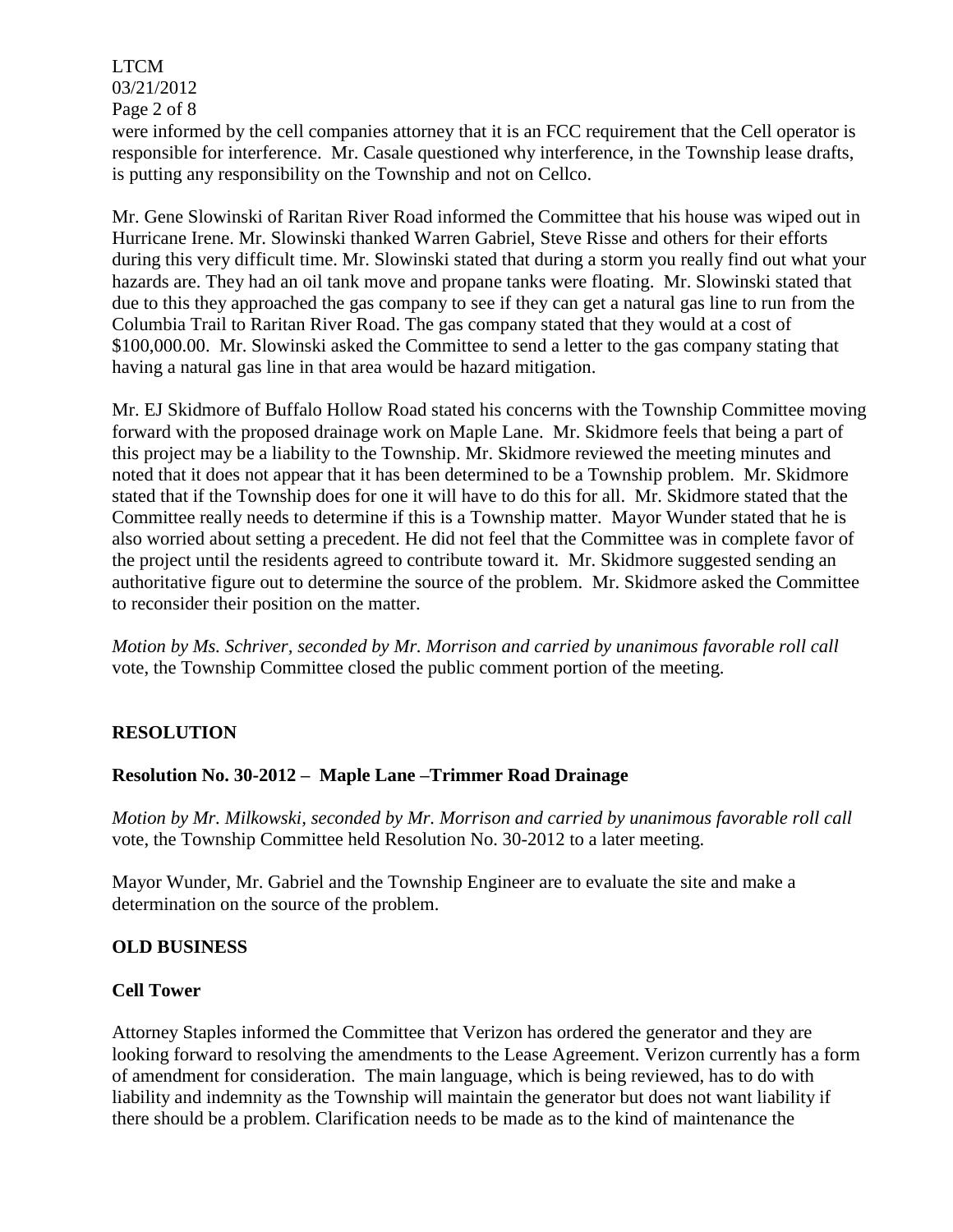LTCM 03/21/2012 Page 3 of 8

Township will do and that we do not take responsibility in terms of damages to the Carrier's equipment. There are discussions still being conducted on the Co-locator Agreement.

#### **NEW BUSINESS**

#### **Request for a Meeting. – Mr. Sean P. VanLew – Assistant Superintendent, Veteran's Haven**

Mr. Sean P. VanLew the Assistant Superintendent of Veteran's Haven contacted the Clerk in attempt to schedule a meeting with the Township Committee to discuss the Veteran's Haven moving in to the Hagedorn facility. Ms. Schriver, Liaison to Hagedorn, stated that she spoke to Mr. VanLew and she will schedule a meeting. Mayor Wunder will meet with Ms. Schriver and Mr. VanLew also.

#### **Approve Hazard Mitigation Grant Program Letter of Intent – Authorize Mayor to Sign**

Mayor Wunder stated that he and the Township Engineer met with Nancy Parker of FEMA to discuss assistance options for the residents. Mayor Wunder stated that this grant program is for disaster relief for qualified residents affected by Hurricane Irene. The grant application will be made to the NJ Office of Emergency Management by March 30, 2012.

*Motion by Ms. Schriver, seconded by Mr. Morrison and carried by unanimous favorable roll call*  vote, the Township Committee authorized the Mayor to sign the Hazard Mitigation Grant Program Letter of Intent.

#### **Community Service**

Mayor Wunder stated that there is an individual who is requesting to provide Community Service in the Township. He has a total of 180 hours to complete. Mayor Wunder stated that he is willing to be the person's work site representative. Mayor Wunder stated that he will be cleaning up in the park and along the roads. The church in Bunnvale and the Cemetery in Califon are willing to give time also. Ms. Schriver stated that she feels that it is important to get permission from each entity that he will be providing the time to.

*Motion by Ms. Schriver, seconded by Mr. Morrison and carried by unanimous favorable roll call* vote, the Township Committee approved a individual to provide community service in the Township.

# **COAH Update – Regarding July 17, 2012 Deadline**

Mr. Milkowski stated that this COAH update is regarding money which was collected from January 1999 through July 17, 2008. If the Township did not use the money for rehabilitation of properties, it may need to be given to the State. Mr. Milkowski stated that when looking into how much money was accumulated and how much remains, there is a balance of \$2550.00. Mr. Milkowski stated that with that amount of money he feels that there are projects where the Township can use it by the July 17, 2012 deadline.

#### **Personnel – DPW Manager**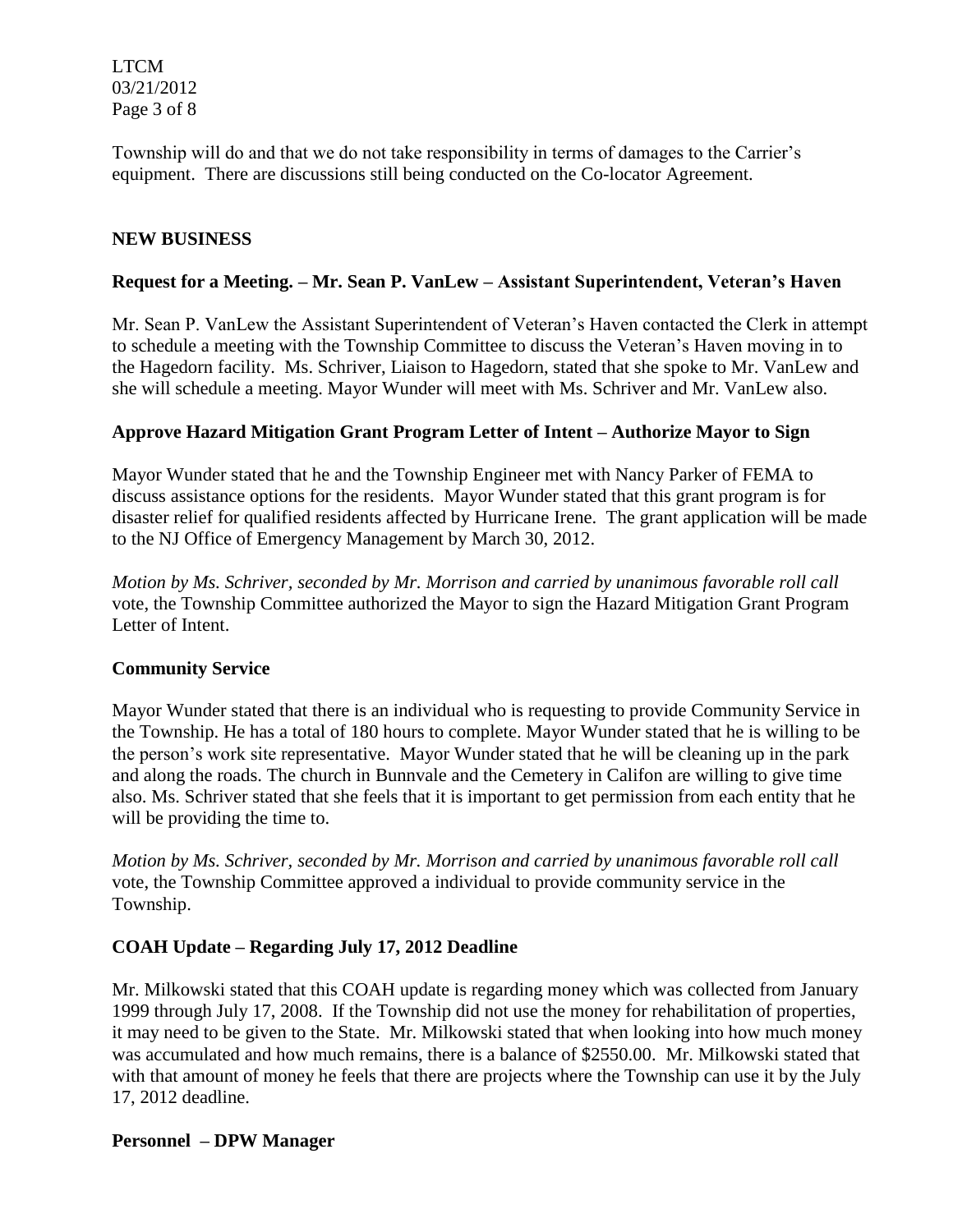LTCM 03/21/2012 Page 4 of 8

Mr. Milkowski stated that the DPW was using Fire Station No. 2 as a mechanics shop during the time that the DPW garage project was on hold. Mr. Milkowski asked the DPW Manager Warren Gabriel what his intentions are and how he is going to handle it.

Mr. Gabriel stated that the Fire Dept. had a monthly meeting last Tuesday and raised concerns with the higher electric bills and a few other issues. Mr. Gabriel felt that it was at the Township's best interest to move to another location. The DPW cleaned out the remaining shed at the DPW site for the mechanics use. There will be a portable toilet on the site and a generator will be purchased to replace the one that was stolen a year ago. Mr. Milkowski stated that he is concerned that doing even minor repairs may interfere with the garage contractor. He does not want the contractor stating that they are delayed because of people moving in and out. Mr. Milkowski stated that the Committee needs to be kept informed. Mr. Gabriel stated that he hopes that it goes both ways as he has not been informed of things also.

Ms. Schriver stated that Mr. Gabriel was honored by the Lebanon Township Education for Excellence in Community Service for his volunteering for the Fire Department. The Committee congratulated Mr. Gabriel on his award.

# **COMMITTEE REPORTS**

# **COMMITTEEWOMAN SCHRIVER–**

Ms. Schriver reminded all that there will be a budget meeting tomorrow evening at 6:00 p.m.

The Local School will have a reduction in their school tax this year. They will be having a meeting on March 27, 2012 to discuss the budget.

The new Environmental Consultant will begin sampling water at Fire Station No. 1 next week. There is a clarification, relative to insurance, which needs to be taken care of prior to the Phase I being conducted on the Polt property.

The Governor has set aside the Hagedorn facility to become the North Haven for homeless veterans and veterans with substance abuse problems. The Governor held a news conference today at Hagedorn to make his official announcement. The Governor noted at the conference that there are over 800 homeless veterans in the State of New Jersey.

Mayor Wunder stated that the Governor is supported by the NJ State Department of Military and Veterans Affairs, the US Veterans Affairs, the US Dept of Housing and Urban Development and a variety of other service organizations.

# **DEPUTY MAYOR MILKOWSKI-**

Mr. Milkowski stated that a pre-construction meeting was held with the new contractor for the DPW Garage Project. The meeting went well and they should be starting shortly.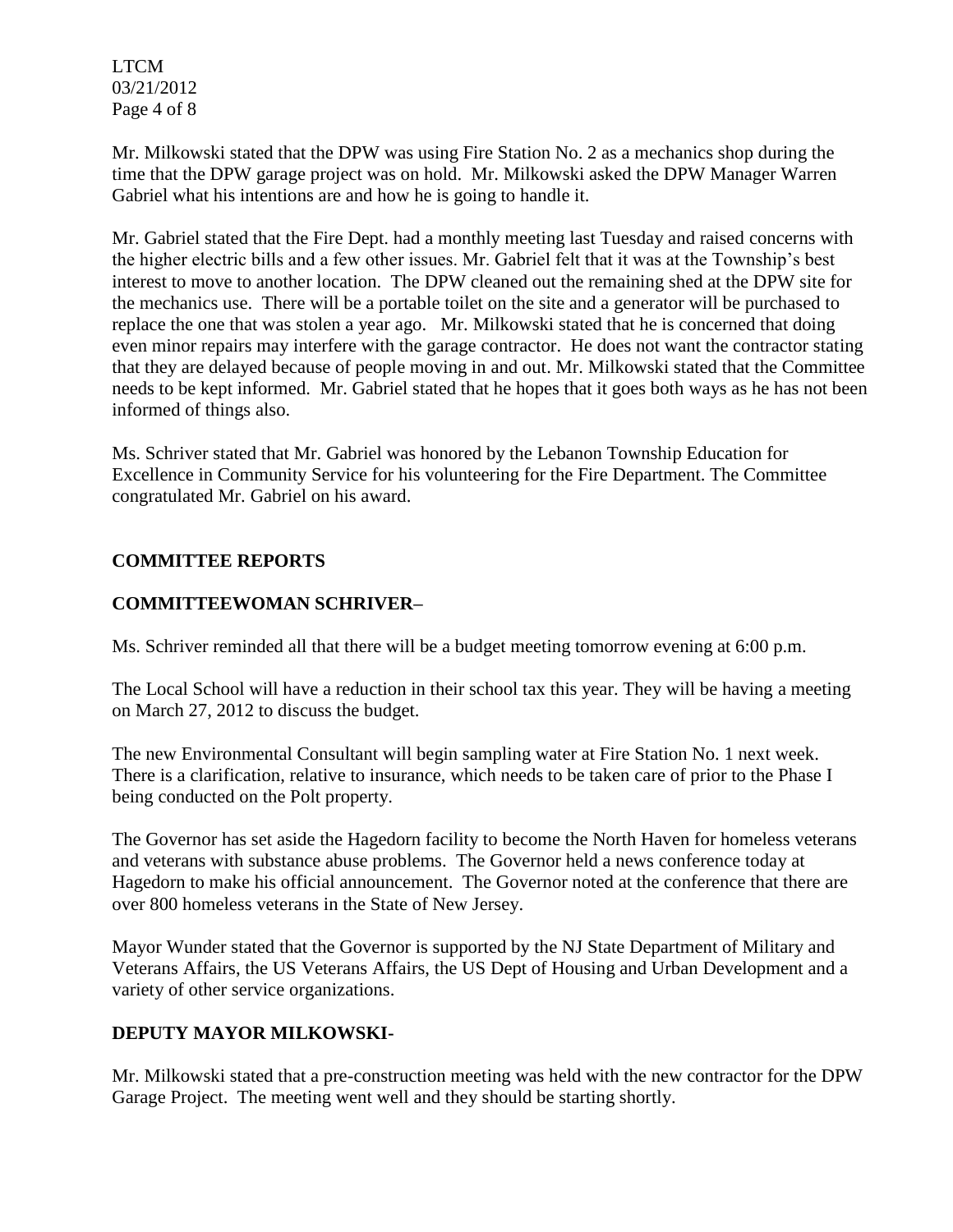LTCM 03/21/2012 Page 5 of 8

There was a Planning Board meeting on March 20, 2012, at the Woodglen School to discuss the GenPsych application.

There will be a Planning Board meeting on April 3, 2012 to discuss the Master Plan. The meeting will be held at the Municipal Office.

### **MAYOR WUNDER-**

Mayor Wunder stated that there will be a Municipal Court of North Hunterdon meeting on March 28, 2012. Court members will be meeting with the Township Committee this evening, in executive session, to discuss negotiations.

The Lebanon Township Education Foundation will be hosting a CPR class on March 22, 2012 and a First Aid Certification class on March 23, 2012.

On March 29, 2012 there will be a Shared Services meeting in Flemington with the Freeholders. Mayor Wunder asked Mr. Milkowski if he would be interest in attending also.

There will be a Town Hall meeting in Lebanon Borough at 7:30 p.m. to discuss the Fair School Planning.

Nancy Darios will be working with the Food Pantry.

FEMA will be discussed again. It appears that there are four residents on the relief grant application at this time.

# **COMMITTEEMAN MCKEE –**

Mr. McKee stated that he attended the LTEOS meeting. They have concerns with the Fischer property as when a trailer was removed there was damage done to the grading. Trees also had to be taken down. The LTEOS would like to know if there is someone who can remove them. They will be coming to a meeting to speak to the Committee about the removal of the timber and regarding the entrance. The LTEOS would also like to discuss the Sustainable New Jersey Program with the Committee.

# **COMMITTEEMAN MORRISON –**

**Police, Fire and Rescue-** Mr. Morrison stated that the Police and Fire are up to date.

# **PRESENTATION OF VOUCHERS**

Committee Members provided a description of vouchers exceeding \$1000.00.

*Motion by Ms. Schriver, seconded by Mr. Morrison and carried by unanimous favorable roll call*  vote, the Township Committee approved the March 21, 2012 bill list in the amount \$64,162.77.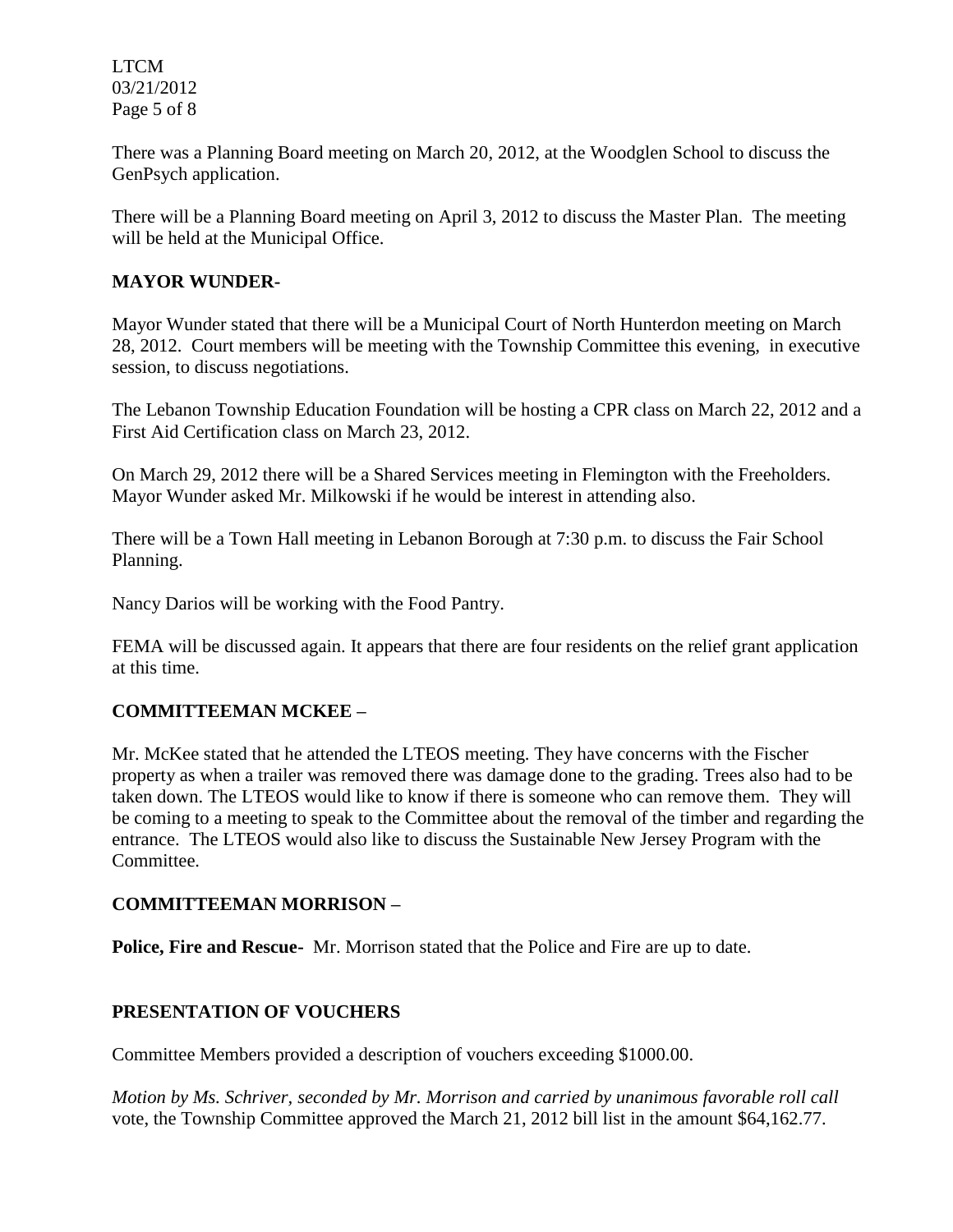LTCM 03/21/2012 Page 6 of 8

#### **CORRESPONDENCE**

No Correspondence

# **PUBLIC COMMENTS**

*Motion by Ms. Schriver, seconded by Mr. McKee and carried by unanimous favorable roll call vote,* the Township Committee opened the Public Comment portion of the meeting.

Ms. Maggie McGuire of Raritan River Road stated that she is a victim of Hurricane Irene and came to the Township Committee to discuss the impacts the storm had on her community and the Township. Ms. McGuire also discussed how preparations were made by the Township and concerns she had with the way things were handled. Ms. McGuire suggested that the Township compile a list of those residents who are at high risk in flood zones. Ms. McGuire stated that through her research she has found that there are resources available to areas which have a predisposition for the need of federal aid. Lebanon Township is one of those areas. Ms. McGuire informed the Committee of additional federal programs which the Township should look in to as it is worth the time to investigate. Ms. McGuire stated that she has had trouble finding out who the Flood or Emergency Management Coordinator is. She questioned why she is having trouble finding this information out as it should not be a problem. Ms. McGuire stated that most of the residents affected by the flood have done extensive research however they do not have the time to continue with it. Ms. McGuire stated her concerns with having been told to wait for the next Township meeting due to having to pay rent for additional time. Ms. McGuire stated that when the residents affected by the Hurricane need to apply for or submit applications and plans or ask questions for help, they need a timely answer. Ms. McGuire stated that if the Township Boards consider their plight it would be greatly appreciated.

Mayor Wunder will meet with the residents affected by the Hurricane on March 26, 2012.

Nancy Darios asked if the Township is any closer in resolving the Squad matter. Mayor Wunder said that when Attorney Cushing returns from vacation he is going to put a proposal together. Ms. Darois asked for the status of the Polt property. Mr. Milkowski stated that he spoke to Mr. Polt and was informed that he signed a contract to have the tanks removed from the property. Ms. Dorois asked Ms. McGuire why it took her seven months to come before the Township Committee for help. Ms. McGuire stated that she did not have the information earlier to provide the Committee.

Ms. Katherine Koch thanked everyone for their help during this rough time. Ms. Koch stated that she concurs with the comments made by Ms. McGuire and asks that a meeting be held with all of the interested parties because they all have the same issues. Ms. Koch stated that she has worked very hard in gathering information since the storm and informed the Committee that there is a lack of coordinated knowledge. Ms. Koch noted that this storm should encourage the Township and residents to become more prepared and aware. Ms. Koch stated that the residents had concerns with voyeurs and looters and it took days to find an police officer to help her. Ms. Koch stated that this should never happen again as there should be a better means of contact. Ms. Koch stated that there should be a checklist for future disasters.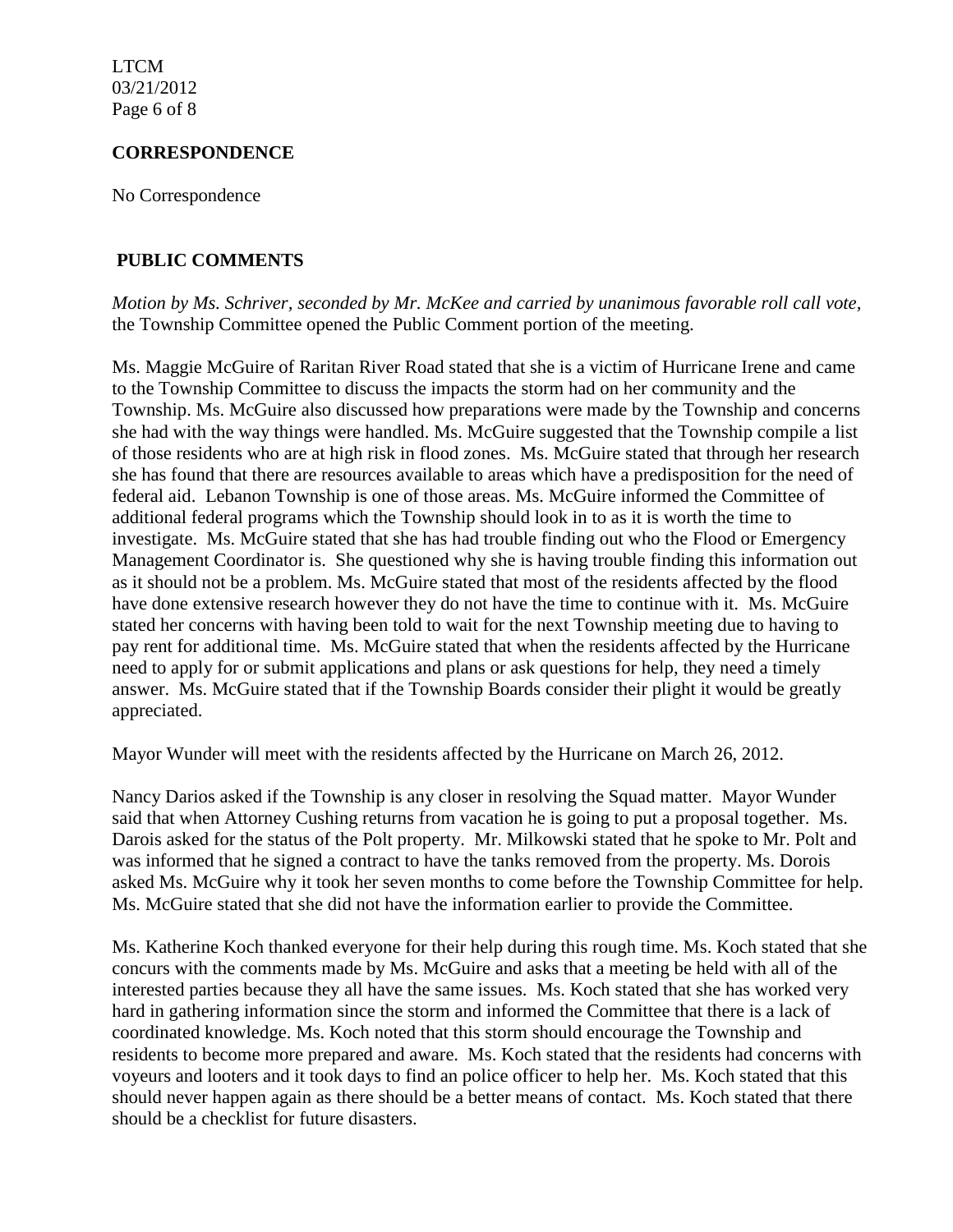LTCM 03/21/2012 Page 7 of 8

Mr. Gene Slowinski stated that he is not clear on what the grant is for that the Committee memorialized earlier in the meeting. Mr. Slowinski stated that depending on what the grant is for, he and the Moore's would like to be included in it.

Mr. EJ Skidmore asked Mr. Milkowski when the decision was made for the tanks to be removed from the Polt property. Mr. Milkowski stated that Mr. Polt made the decision to remove the tanks since he is not 100% sure that the Township will be accepting the property. Mr. Skidmore stated that the Committee made a decision to pursue the Polt property with the tanks being in the ground. The fuel tanks were represented as a \$375,000.00 saving to the Township and were part of the consideration in taking over the property. Mr. Skidmore questioned that since Mr. Polt decided to remove the tanks, wouldn't it benefit the Township to reconsider the proposal. Mr. Skidmore stated that without the tanks the property is not worth anything to the Township.

Mr. Anthony Casale stated that with regard to the Cell Tower he is happy that the generator issue has been addressed and that they are applying for permits. Mr. Casale stated he would like to note for the record the concerns he has with the lease agreement in addition to the issue of interference. There is an issue with the co-locator's agreement being subordinate to the lead bidder as there is some correlation of dates that did not match relative to expiration dates. There are blank exhibits not attached to the draft and in Paragraph 11there are issues regarding condemnation, destruction of equipment and rent abatements.

Mr. Casale stated that he owns property in a flood area and lived through Hurricane Floyd. Mr. Casale stated that in Pompton Lakes there is an Environmental Officer who is very knowledgeable when it comes to flood issues such as those discussed at this meeting. Mr. Casale questioned if anyone on the EOSC could become more involved with evaluating flood areas in the community and looking into resources available for a time such as this.

Ms. Jeanne Boyer stated that she lives along a river too and informed all of the resources she found. Ms. Boyer also commended the Fire Dept and Police for their efforts during the storms.

Ms. Boyer stated that she is puzzled as to why she is having trouble making contact with the Township Committee. Ms. Boyer stated that Attorney Allen's office prepared papers and appeared in court stating that they should take her home. Ms. Boyer stated that Attorney Belli continues to be an adversary instead of a supporter. Ms. Boyer questioned why the Committee has not been responding to her calls. Ms. Boyer gave the history of her case and questioned why Attorney Belli was sitting with the criminals in court. Ms. Boyer stated that Attorney Allen may be trying to pad his budget or might possibly be just incompetent. Ms. Boyer stated that she feels that the Township should ask Attorney Allen's office if they represent persons who purchase tax sale certificates. If they do there is a strict conflict of interest. Ms. Boyer stated that Lebanon Township is a victim in the Crusader bid rigging also. Ms. Boyer stated that some lawyers filed a Class Action Lawsuit, not only for her but for all victims of tax sale fraud in the state. Ms. Boyer encouraged the Committee to join the suit.

*Motion by Ms. Schriver, seconded by Mr. McKee and carried by unanimous favorable roll call vote,* the Township Committee closed the Public Comment portion of the meeting.